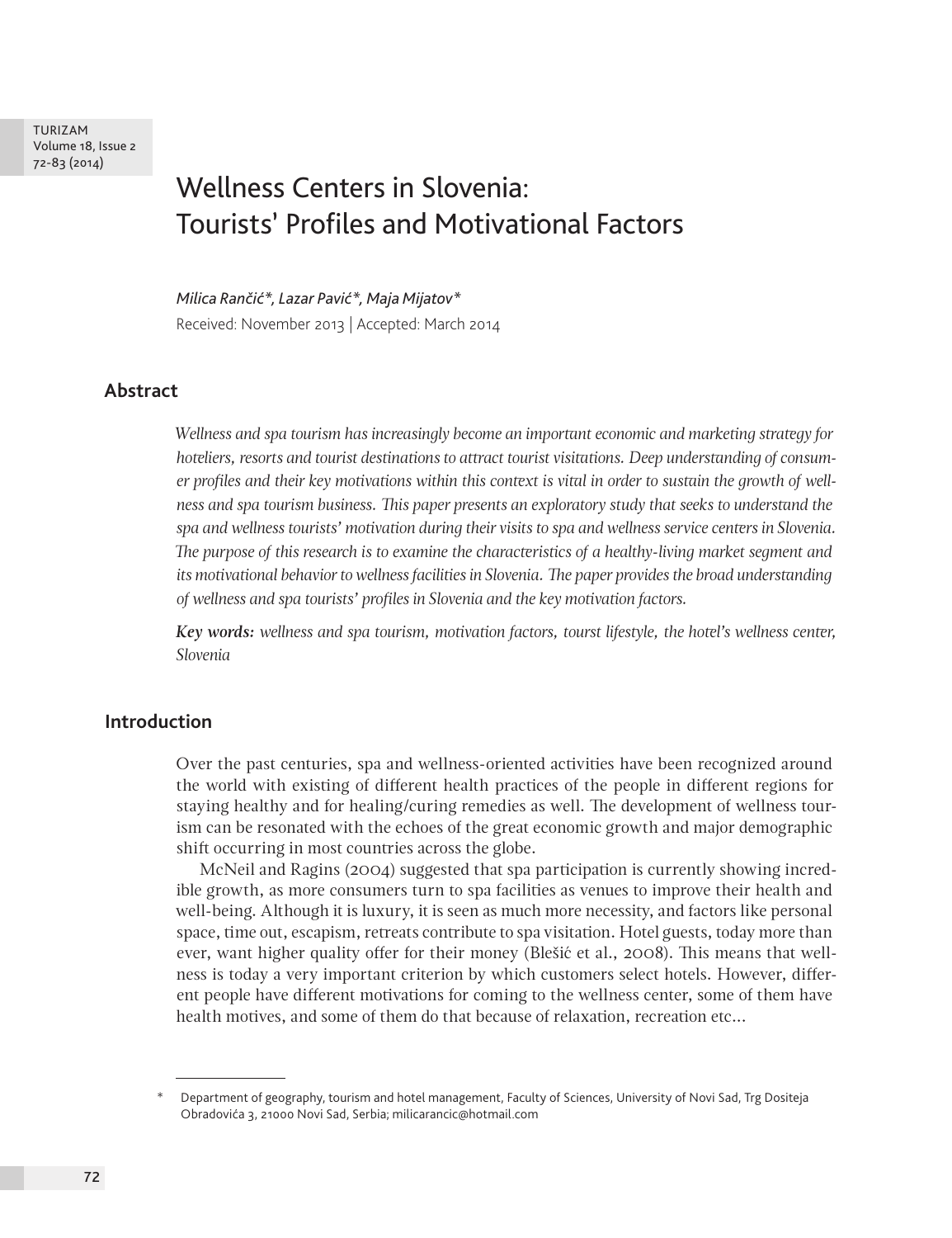Though wellness and spa tourism has longevity in historical terms, this type of tourism can be considered at its infant stage, at which health and spa tourists' motivation remains a substantive interest for researches. There is generally lack of empirical studies on health and spa tourism motivation in understanding the fundamental needs of the health and spa goers during holiday, as there is a growing concern on health among the population at present. Anyway, as in other types of tourism, it is important to emphasize that knowing the motives of visitors results in ability to increase visitors' enjoyment; moreover, it makes it possible to attract and retain more visitors (Blešić et al., 2013).

The survey was conducted in Slovenia, which was chosen as a well-developed wellness tourism destination due to its traditional thermal baths and the modern wellness centers.

# **Wellness tourism**

The term "wellness" was coined during the 1950s in the US by those in health sciences and medical sociology (Ritter, 2005). They merged words "well-being" and "fitness" to create "wellness". This term has been described as an individual, multi-faceted, interdisciplinary expression for the human need for health and well-being. Puczk and Bachvarov (2006) stated that wellness is supposed to create harmony in mental, physical, spiritual, and biological health in general; it has stronger ties with changing lifestyle or doing something healthy than with curing a particular disease, or ailment.

Wellness tourism is the sum of all the relationships and phenomena resulting from a journey and residence by people whose main motive is to preserve or promote their health (Muller, Kaufmann, 2001). Health care tourism encompasses both wellness tourism and medical tourism and is thus on the top tier, while medical tourism and wellness tourism are both on the second tier (Mugomba, Caballero, 2006). Likewise, wellness tourism is a sub-sector of health care tourism, although unlike medical tourism, wellness tourism doesn't include elective surgery. Wellness tourism deals with healthy people who care about health and fitness and focus on more preventive activities during journey. However it is often hard to divide the categories of health care tourism, medical tourism and wellness tourism, because it is easy for destinations of healthcare, medical, and wellness tourism to provide similar healthy services such as massage, yoga practice, spa and healthy foods.

# The Wellness Tourism in Slovenia

The great diversity of landscapes and the easy availability of the country, Slovenia influences the fact that this country has the opportunity to develop a different type of tourism (Ažman Momirski, Kladik, 2009). One of the most developed is the spa tourism, especially modern form of the wellness tourism. The Wellness and spa programs in the Slovenian spas have become liabilities, and the spa tourism in Slovenia can serve as a unique example of the mutual complement of the health spas and the tourist functions. There is a combination of tradition, a very long experience and discoveries of the modern professionals.

Slovenia is a small country, but it is full of natural resources: there are some healing thermal waters and the good climate conditions. There are some thermal waters with different properties and temperature (from 32 to 73 degrees Celsius) and some mineral water (world famous "Donat Mg" and "Radenska Three Hearts"), and also the salt water, some organic and inorganic peloids. The climate is maritime, Pannonian and subalpine. In fifteen spa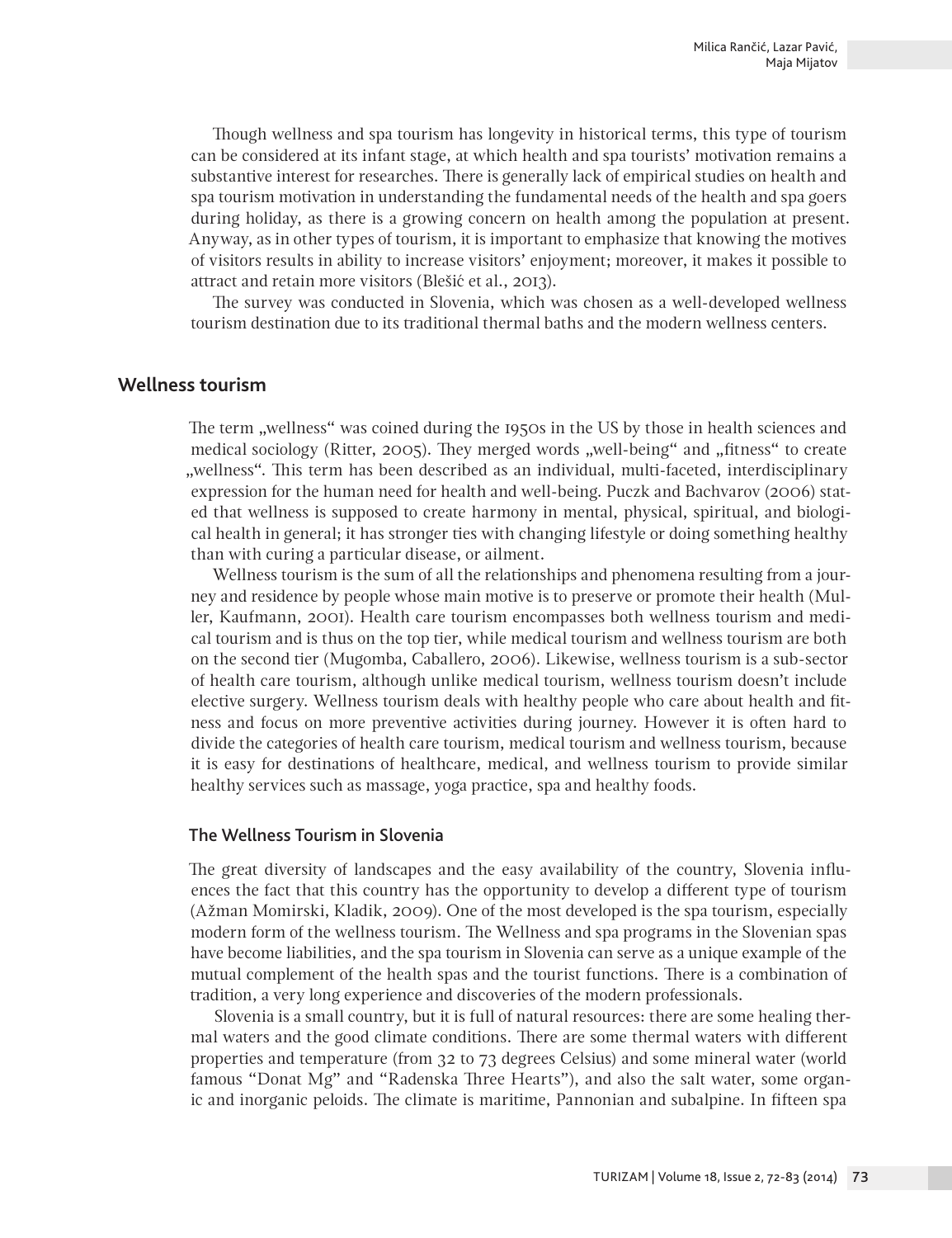centers with the motto "With the nature to the health" the latest offerings are developed in the field of "wellness" and some new programs for the health care and the disease prevention as well. When it comes to the spa tourism, Slovenia is the most competitive country among the countries of the former Yugoslavia.

### **Literature Review**

The study of motivation is being widely used in understanding of the human behaviour and can be found in the literature of many disciplines. Likewise in tourism, the concept of the motivation has been used in understanding tourist behaviours and their travel decision-making, which can be indicative to the tourism providers to attract tourists and meet their needs during their travel at a particular destination. Page and Connell (2006) stated that motivation as a subject was an integral part of the study of consumer behaviour in tourism.

Among the most well-known tourist motivation theory is the "push-pull" concept in which activity is seen as a product of a pull-push relationship. The idea of the push-pull model is the decomposition of a tourist's choice of destination into two forces, which are push and pull factors (Bansal, Eiselt, 2004). The push factors are considered to be socio-psychological motivations that predispose an individual to travel, while the pull factors are those that attract an individual to a destination once the decision to travel has been made (Kim, Lee, 2002).

Yoon and Uysal (2005) stated that push motivations were more related to the internal emotional aspects, while pull motivations were connected to the external, the situational, or the cognitive aspects.

This concept was also applied in the study of tourist motivation in the field of wellness tourism. It was concluded that there must be the factors that motivate tourists to use the spa services, but also the real attributes that attract them to come to a spa facility. Based on this concept, the research was carried out in Malaysia. The Authors Azman and Chan (2010) wanted to investigate the motivation of wellness tourists in this area. Data were collected through the in-depth interview and it is concluded that the motivation of wellness tourists largely depends on the personal needs and the lifestyle, and then on the price and quality of services.

One of the available researches that is directly linked to the health and spa goers is of Mak and Wong (2007), who examined the underlying factors that motivate Hong Kong travelers to search for spa experiences. The structured questionnaires were employed to conduct the survey and received a total of 302 responses. The motivation factors: the relaxation and the relief, the escape, the self-reward and indulgence, and health and beauty are the most important factors that motivate the travelers to visit spas.

On the contrary, there are studies integrating healthy lifestyle into consumer/tourists behaviours by Gonzalez and Bello (2002) show a strong dependency relationship between tourists' behaviours on the trip and the lifestyle. Based on that, Byung hun Kim and Adarsh Batra (2009) suggest a hypothetical model that examines and finds a relationship between the healthy lifestyle of wellness tourists and their motivations in the wellness center. This model consists of the two main parts. The first section relates to a healthy lifestyle and it consists of six variables (exercise, diet, alcohol and drugs, smoking, stress, safety) contained in 18 questions. The second section evaluated the motivational behavior and contains thirteen questions. Based on this model, a study was explored by 164 questionnaires at the eight well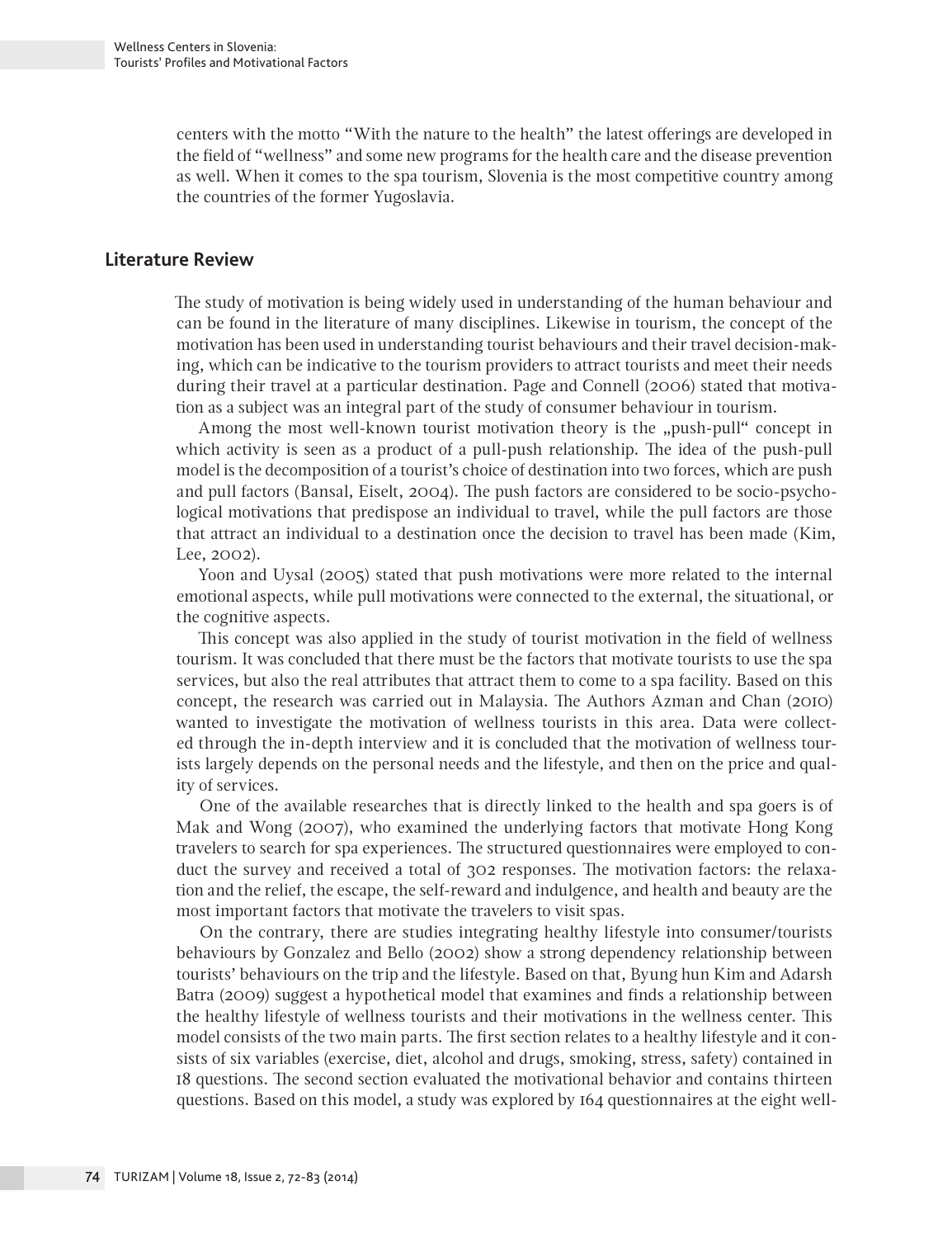ness centers of hotels in Bangkok from February to April in 2009. It maintains that recreation, relaxation, enhancement of the quality of life and some social activities are the top four motivational factors when visiting wellness facilities. The correlation results revealed that there were relationships between the healthy-living behavior statuses with the regard to a diet, a smoking status, and the safety and motivational behavior to visit wellness facilities.

# **Methodology**

#### The Model for Measuring Motives of the Wellness Users

The model described in the previous chapter that was used in Thailand is also used for this research. The first part of the questionnaire relates to the socio-demographic data: gender, age, education, occupation, the place of residence, the amount of monthly income.

The second part of the questionnaire refers to the issues of healthy living habits. This part consists of the 6 variables, or 18 questions from the model taken over by the Thai authors Byung hun Kim and Adarsh Batra (2009).The variables (exercise, diet, alcohol and drugs, smoking, stress and safety) were measured using the multi-items measures. Each item contains a five-point Likert scale on which the respondents declared themselves to what extent they abide the guidelines of a healthy lifestyle: 1 - never, 2 - rarely, 3 - sometimes, 4 - often, 5 - always.

The third part of the questionnaire refers to the importance of the guest's motives in the wellness center. This part, as the second part of the questionnaire, is also taken from the aforementioned model by Thai authors Kim and Batra (2009) and consists of 13 motivational factors. In this section a five-point Likert scale is used, in which the respondents had to declare how important some motive for coming to the wellness center is: 1 – not important at all,  $2$  – not important,  $3$  – neither or nor important,  $4$  - fairy important,  $5$  - very important.

#### The Hypotheses

**H1:** The people from Slovenia (and from the other countries of the western Europe in general) have more developed habit of visiting wellness centers because of the more frequent wellness philosophy, therefore they very often visit these places.

**H2:** The primary reason for visiting depends on the type of the hotel in which the wellness center is. Accordingly, the guests who come to the spa hotels visit the wellness centers because of the health improvement. On the other hand, those who come to the city hotels, they do it mostly because of the relaxation and rest.

**H3:** Younger persons are more interested in "the active holiday", that is why the recreation is more important reason for them for visiting a wellness center than for the others guests of different age.

**H4:** The business people are under bigger stress than the other groups in the survey, which is why the mental therapy and the meditation are reasons that are more important for them for visiting a wellness center than to the others.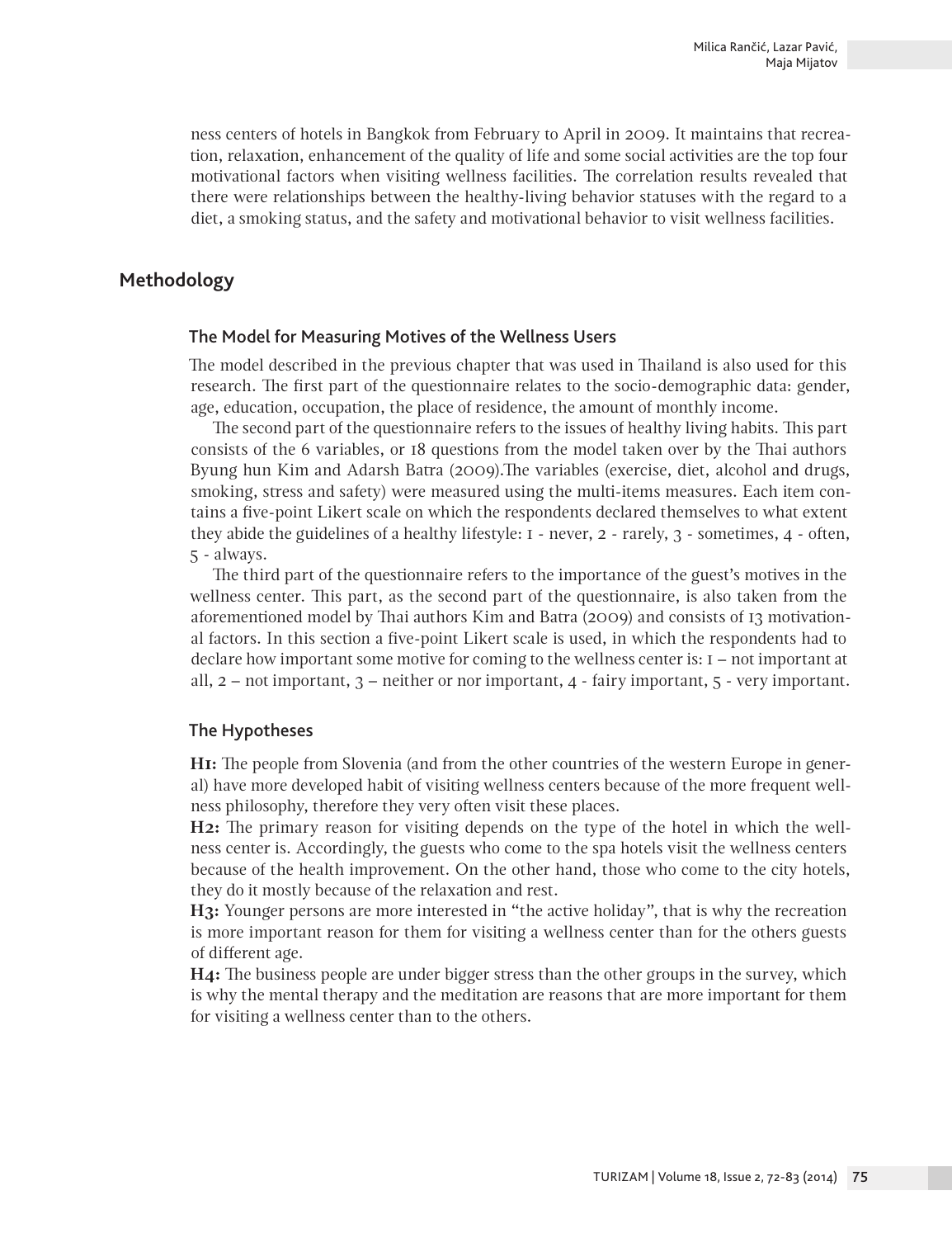# **Findings and Discussion**

# The Data Analysis

The research was carried out from April to July 2013. The study involved the service users in the wellness centers of some selected hotels in Slovenia. The research was conducted on the entire territory of Slovenia and the wellness centers were chosen on a random basis (Table 1). During the questioning, the 120 questionnaires were distributed, but in the end, there were 100 valid questionnaires (83%).

| Hotel name     | Category | Tipe of hotel  | Location           |
|----------------|----------|----------------|--------------------|
| Park           | $4*$     | spa hotel      | Laško              |
| Lipa           | $3*$     | spa hotel      | Lendava            |
| G.H.Sava       | $4*$     | spa hotel      | Rogaška Slatina    |
| <b>Bolfenk</b> | $4*$     | mountain hotel | Mariborsko Pohorje |
| Habakuk        | 5*       | mountain hotel | Mariborsko Pohorje |
| Larix          | $4*$     | mountain hotel | Kranjska Gora      |
| Austia trend   | $4*$     | city hotel     | Ljubljana          |
| Betnava        | $4*$     | city hotel     | Maribor            |
| G.H.Portorož   | 5*       | beach hotel    | Portorož           |
| Slovenija      | $4*$     | beach hotel    | Portorož           |

**Table 1.** List of hotels

The graph 1 shows the frequency of visiting the wellness centers by the service users on the weekly, monthly and yearly bases. The biggest percent of the service users, almost 30 %, answer that they visit the wellness centers once in a month. The similar percentage, about one third, belongs to the group who visits the wellness centers once or twice a year. Almost one fifth, i.e. 19% surely visits some of the wellness centers once in a week, and there are those people, about 5 %, who visit the wellness centers even three times a week. These data show that the visitors of the wellness centers in Slovenia have relatively well developed habit of using the wellness services, which is not odd because of their standard, the western life



**Graph 1.** The frequency of visiting the wellness centers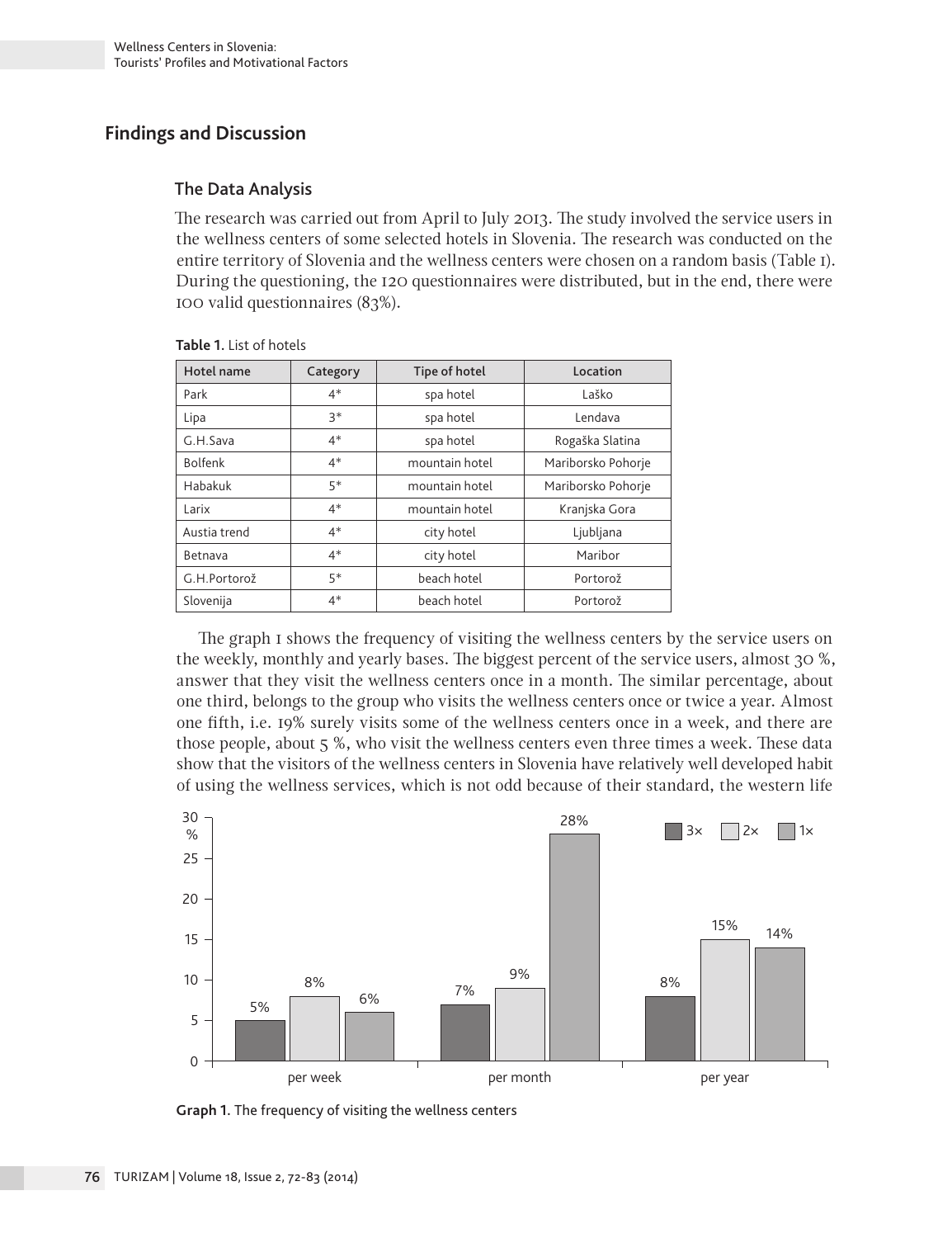style and also because of the fact that there are many wellness centers in a small territory of their country. It should be also said that their medical system invests many efforts into spreading the wellness philosophy, especially through the mission of the public medical network of the health resorts in Slovenia. All these facts confirm the hypothesis 1.

Table 2 shows that the primary reason for guests visiting the wellness centers depends on the hotel type in which the wellness center is. It is evident that the primary reason at the spa hotels is using the wellness center, no matter whether the reason of visiting the hotel is a medical treatment, or the health improvement. Considering the traditional practice of the medical treatment and the medical care at the spa hotels, these facts are not surprising and confirm the hypothesis 2. The rest and relaxation are the primary reasons for visiting the other three hotel types (mountain, city and beach). Still, there is some number of those who visit the beach type of the hotel because of the medical treatment, which is, obviously, the wave therapy. The smallest number of users chose the care and beauty treatments and those are the users who visit the wellness centers at the city hotels.

|                                   |                                       | Total |          |      |       |     |
|-----------------------------------|---------------------------------------|-------|----------|------|-------|-----|
|                                   |                                       | Spa   | Mountain | City | Beach |     |
| The primary                       | medical treatment, health improvement | 15    |          | ь    | 9     | 35  |
| reason for guests<br>visiting the | rest and relaxation                   | 9     | 19       | 14   | 16    | 58  |
| wellness centers                  | care and beauty treatments            |       |          |      |       |     |
| Total                             |                                       | 25    | 25       | 25   | 25    | 100 |

#### The results of the T-test

The T-test of the independent samples was carried out with the goal of comparing the arithmetic average of the answers between the male and the female respondents (Table 3).

| Factor        | Mean                             | t      |            |
|---------------|----------------------------------|--------|------------|
|               | Female $(n=46)$<br>Male $(n=54)$ |        |            |
| Exercise      | 3,3565                           | 3,5435 | $-0,905$   |
| Diet          | 3,1644                           | 3,7582 | $-3,860**$ |
| Alcohol       | 3,7222                           | 3,4783 | 1,107      |
| Smoking       | 3,3148                           | 3,1739 | 0,518      |
| <b>Stress</b> | 3,4444                           | 3,3261 | 0,711      |
| Safety        | 4,6204                           | 4,9348 | $-3,906**$ |

**Table 3.** T-test according to gender (healthy-living status)

 *\*\*p < 0,01*

Thanks to the analysis of the results, it could be concluded that there are statistically significant differences in the answers of the respondents according to their sex in the second and in the sixth factor on the level of significance p< 0, 01. The difference is in the fact that the female persons give higher marks to the questions about "diet" and "security". This information shows that the women who use the wellness centers take care of the healthy food more than the men take care. The same situation is with the security factor, especially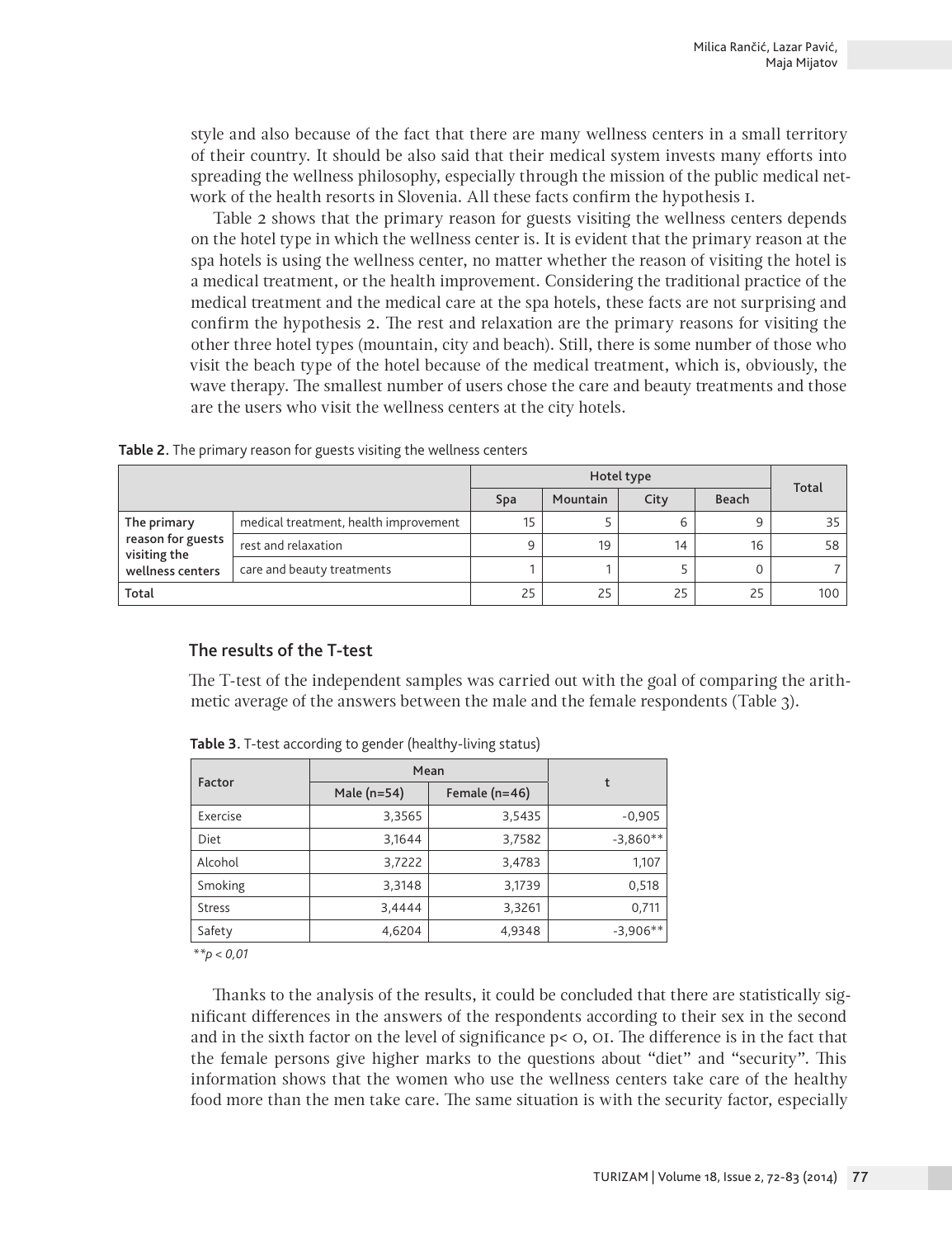because of the questions within this factor that were connected to the security during driving, which confirms the well-known fact that women are more careful drivers.

The T-test of the independent samples was also carried out with the goal of comparing the significance of the answers between the male and the female respondents about the motives for the visiting (Table 4).

| Factor                     | Mean          | t               |           |
|----------------------------|---------------|-----------------|-----------|
|                            | Male $(n=54)$ | Female $(n=46)$ |           |
| Recreation                 | 3,8704        | 3,8913          | $-0,102$  |
| Relaxation                 | 3,9630        | 4,3261          | $-1,954$  |
| Quality of life            | 4,1481        | 4,3478          | $-1,167$  |
| Social activity            | 3,9444        | 3,9565          | $-0,057$  |
| Curiosity                  | 2,9815        | 3,2391          | $-1,033$  |
| <b>Experiencing nature</b> | 3,5926        | 3,7174          | $-0,557$  |
| Physical therapy           | 3,2593        | 3,4348          | $-0,722$  |
| Health consciousness       | 3,9630        | 4,2826          | $-1,728$  |
| Mental therapy             | 3,5741        | 3,6522          | $-0,338$  |
| Affordable activity        | 2,5741        | 2,9783          | $-1,557$  |
| Pursuing multiactivities   | 3,4815        | 3,5000          | $-0,088$  |
| Effortless activity        | 4,1111        | 4,5435          | $-2,538*$ |
| Meditation                 | 3,3333        | 3,3261          | 0,030     |

**Table 4.** T-test according to gender (motives)

*\* p < 0,05*

Thank to the analysis of the results, it could be concluded that there are statistically significant differences in the answers of the respondents according to their sex about the motive "The effortless activities" on the level of significance p< 0, 05. The difference is in the fact that the female persons give significantly higher marks to the questions about the motive "The effortless activities". This motive gets the highest average mark given by both the male and the female respondents. Nevertheless, the women are more explicit than the men are about the motivation for visiting the wellness centers, the desire to free themselves from any effort doing absolutely nothing. With the other motives, there is not noticed any bigger significance between the answers of the male and the female respondents.

# The results of the analysis of the variant "Anova"

The analysis of the variant "Anova" questions if there is a statistically significant connection between the dependant variables (the questions about the habits of the healthy food and the visiting motives) and the independent variables (the socio-demographic characteristics of the examinees). The independent variables in this analysis are: the age, the profession and the amount of the monthly incomes of the respondents.

The results of the one-way analysis variant for the healthy life style domain show that on the level of significance p< 0,01, there are statistically significant differences between the different age groups about the exercise factor, and on the level of significance p< 0,05 about the security factor. In order to find out where the significant difference is between the different age groups, the LSD post-hoc test was carried out (Table 5).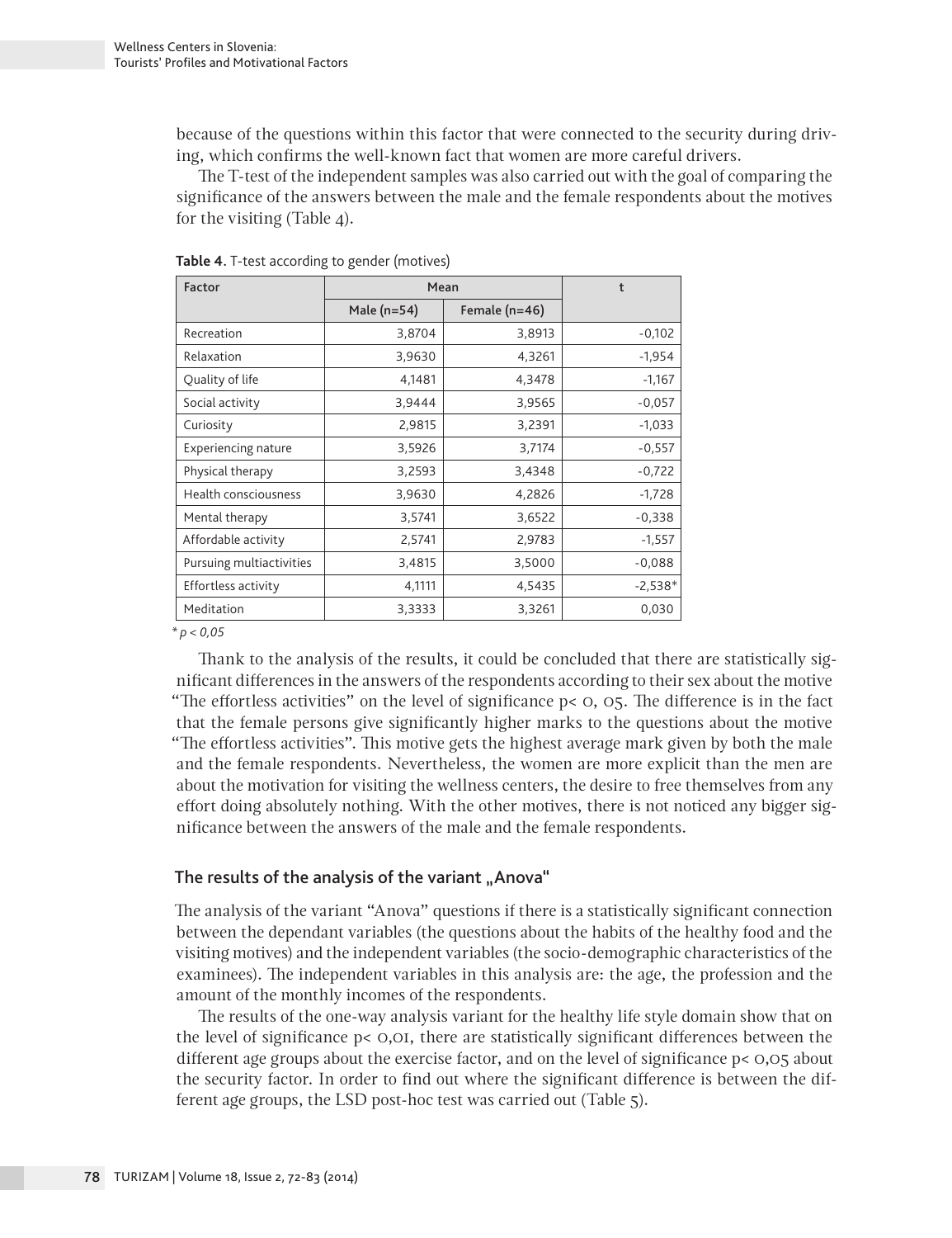|               |                   | F              | LSD post-      |                       |           |             |
|---------------|-------------------|----------------|----------------|-----------------------|-----------|-------------|
| Factor        | Group 1: up to 20 | Group 2: 21-40 | Group 3: 41-60 | Group 4: more than 60 |           | hoc test    |
| Exercise      | 4,4375            | 3,2950         | 3,6797         | 2,6250                | $6.407**$ | 1 > 2, 3, 4 |
| Diet          | 3,8438            | 3,2950         | 3,5039         | 3,6125                | 1,401     |             |
| Alcohol       | 3,8750            | 3,6000         | 3,4531         | 3,9500                | 0,685     |             |
| Smoking       | 2.8125            | 3,0600         | 3,4219         | 4.0000                | 1,857     |             |
| <b>Stress</b> | 3,6875            | 3,4500         | 3,3281         | 3,0500                | 1,056     |             |
| Safety        | 4,9375            | 4,6900         | 4,9063         | 4,5500                | $3,121*$  | 1,3 > 2,4   |

**Table 5.** The analysis of the variant "Anova" according to age (healthy-living status)

*\* p < 0,05; \*\*p < 0,01*

The results of the post-hoc test show that the youngest respondents (20 years old and younger) have the most developed habit of doing some physical activities in everyday life opposite to the other respondents. The same situation is with the security factor: again, younger respondents, and those from the third group, give higher marks for taking care of the personal security and protection.

 In the domain of the visiting motive, there is a significant difference between the answers of the respondents of the different age about the two motives: the recreation and the consciousness about good health on the level of significance p< 0, 01 (Table 6). Namely, again the youngest respondents (20 years old and younger) give significantly different answers from the other groups when the recreation motive is in question, which is in agreement with the previous analysis where it is confirmed that the youngest respondents most do everyday physical activities. This fact confirms at the same time the hypothesis 3. When the motive about the consciousness of the importance of the good health is in question, the eldest group (above 60 years old) separates from the other age groups, especially from the first and the second ones. This tells us that older people are more conscious of the fact how important the good health is and that is the reason why they are motivated to come to a wellness center,

| <b>Motives</b>             | Group 1:<br>up to 20 | Group 2: 21-40 | Group 3: 41-60 | Group 4:<br>more than 60 | F         | LSD post-<br>hoc test |
|----------------------------|----------------------|----------------|----------------|--------------------------|-----------|-----------------------|
| Recreation                 | 4,7500               | 4,0800         | 3,5000         | 3,4000                   | $5,473**$ | 1 > 3,4               |
| Relaxation                 | 4,7500               | 4,0600         | 4,2500         | 3,6000                   | 2,612     |                       |
| Quality of life            | 4,3750               | 4,2000         | 4,2188         | 4,4000                   | 0,221     |                       |
| Social activity            | 4,3750               | 4,0600         | 3,6875         | 3,9000                   | 1,286     |                       |
| Curiosity                  | 3,2500               | 3,2400         | 2,7500         | 3,4000                   | 1,302     |                       |
| <b>Experiencing nature</b> | 3,7500               | 3,3600         | 3,9063         | 4,2000                   | 2,657     |                       |
| Physical therapy           | 3,7500               | 3,1600         | 3,2813         | 4,1000                   | 2,089     |                       |
| Health consciousness       | 3,5000               | 3,9400         | 4,2813         | 4,9000                   | $5,004**$ | 4 > 1,2               |
| Mental therapy             | 3,5000               | 3,6200         | 3,4375         | 4,2000                   | 1,159     |                       |
| Affordable activity        | 2,7500               | 2,4400         | 3,0625         | 3,4000                   | 2,490     |                       |
| Pursuing multiactivities   | 3,7500               | 3,4000         | 3,6250         | 3,3000                   | 0,565     |                       |
| Effortless activity        | 4,7500               | 4,1800         | 4,4375         | 4,2000                   | 1,342     |                       |
| Meditation                 | 4.0000               | 3,1000         | 3,5625         | 3,2000                   | 2,003     |                       |

**Table 6.** The analysis of the variant "Anova" according to age (motives)

*\*\*p < 0,01*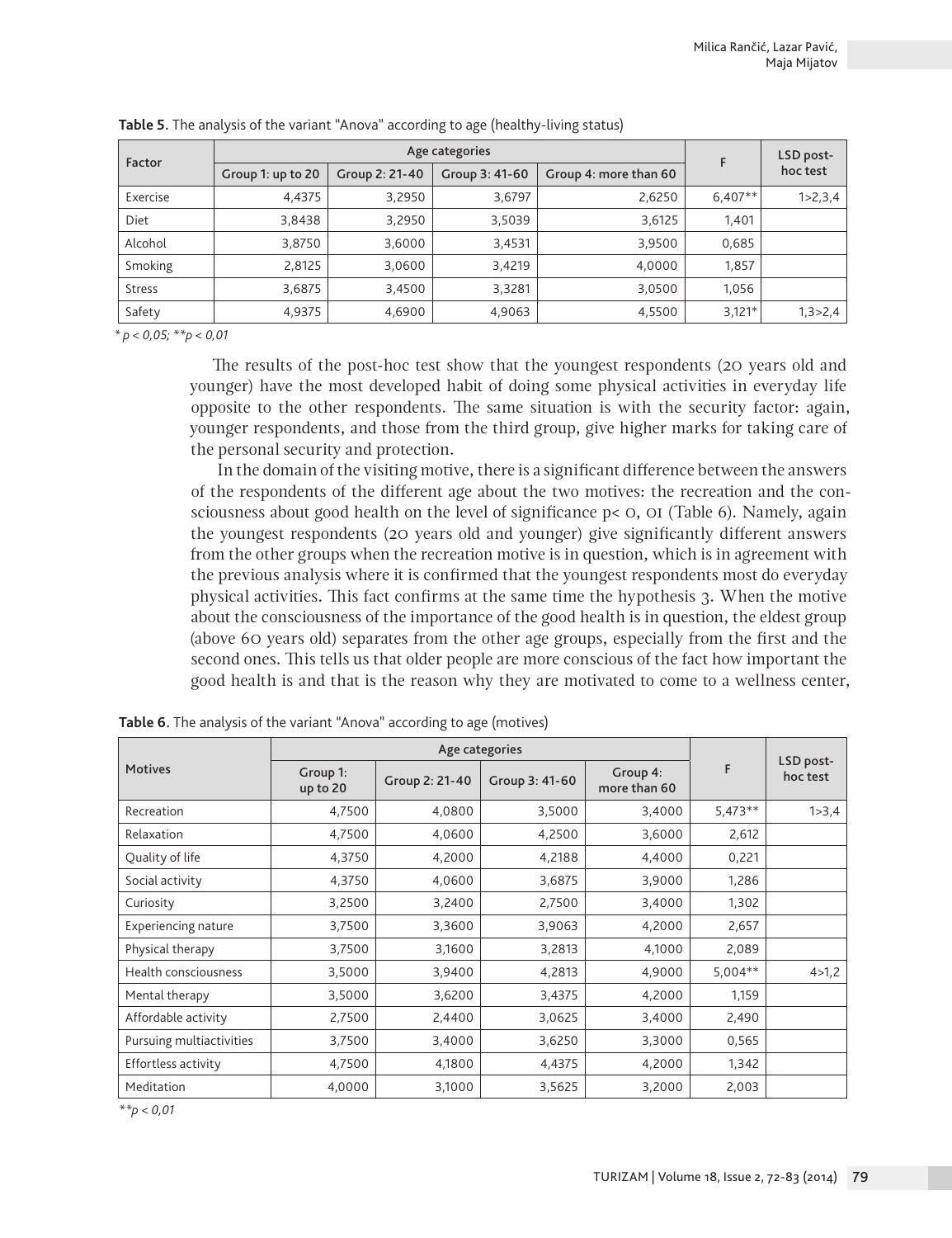while young people, not thinking much about this fact, but still having the youthful energy, do more recreation than the older ones.

There are some statistically significant differences on the level of significance  $p < 0$ , OI only at the exercise factor about the question of the healthy life style habits concerning the profession of the respondents. The result of the post-hoc test shows that the retired people use less energy for doing everyday physical activities than the other groups, which is in accordance with the analysis of the age categories, where we concluded that the people older than 60 give lower marks to this factor.

|               |                  | F                 | LSD post-           |                    |           |             |
|---------------|------------------|-------------------|---------------------|--------------------|-----------|-------------|
| Factor        | Group 1: student | Group 2: employed | Group 3: unemployed | Group 4: pensioner |           | hoc test    |
| Exercise      | 3.6161           | 3,4286            | 4.0000              | 2,6875             | $5.063**$ | 4 < 1, 2, 3 |
| <b>Diet</b>   | 3.3304           | 3.5714            | 3,3929              | 3,3125             | 0.666     |             |
| Alcohol       | 3.8929           | 3,4762            | 3,7857              | 3,3125             | 1.348     |             |
| Smoking       | 2,8393           | 3,2738            | 3,5357              | 3,6563             | 1.585     |             |
| <b>Stress</b> | 3,5000           | 3,4286            | 3,3214              | 3,1563             | 0.646     |             |
| Safety        | 4,6786           | 4,7976            | 5,0000              | 4,6250             | 2,540     |             |

**Table 7.** The analysis of the variant "Anova" according to operating status (healthy-living status)

*\*\*p < 0,01*

On the other hand, we could analyze the significance of the different answers of the people of different professions on the question about the motive of visiting the wellness centers. It could be concluded that there are the significant statistic differences about the motives of the social activities and of the shopping of health products on the level of significance p< 0,01, and about the motives of the curiosity and the meditation on the level of significance p< 0,05 (Table 8).

| Table 8. The analysis of the variant "Anova" according to operating status (motives) |
|--------------------------------------------------------------------------------------|
|--------------------------------------------------------------------------------------|

| <b>Motives</b>             | Group 1:<br>student | Group 2:<br>employed | Group 3:<br>unemployed | Group 4:<br>pensioner | F      | LSD post-<br>hoc test |
|----------------------------|---------------------|----------------------|------------------------|-----------------------|--------|-----------------------|
| Recreation                 | 4,2143              | 3,8571               | 3,7857                 | 3,4375                | 2133   |                       |
| Relaxation                 | 4,0000              | 4,3095               | 4,2857                 | 3,7500                | 1729   |                       |
| Quality of life            | 4,1429              | 4,1905               | 4,6429                 | 4,1875                | 1235   |                       |
| Social activity            | 4,2143              | 3,5714               | 4,7143                 | 3,8125                | 5584** | 3 > 2,4               |
| Curiosity                  | 3,1071              | 2,8333               | 4,0000                 | 3,0000                | 3347*  | 3 > 1, 2, 4           |
| <b>Experiencing nature</b> | 3,5000              | 3,5238               | 3,8571                 | 4,0625                | 1252   |                       |
| Physical therapy           | 3,1071              | 3,2381               | 3,4286                 | 3,9375                | 1821   |                       |
| Health consciousness       | 3,8571              | 4,0476               | 4,2857                 | 4,5625                | 2261   |                       |
| Mental therapy             | 3,5000              | 3,6190               | 3,2857                 | 4,0625                | 1306   |                       |
| Affordable activity        | 2,1071              | 2,7857               | 3,3571                 | 3,3125                | 4773** | 1 < 2, 3, 4           |
| Pursuing multiactivities   | 3,2857              | 3,5000               | 3,9286                 | 3,4375                | 1191   |                       |
| Effortless activity        | 4,2143              | 4,3333               | 4,7143                 | 4,0625                | 1580   |                       |
| Meditation                 | 2,8929              | 3,4286               | 3,9286                 | 3,3125                | 2709*  | $1<$ 3                |

*\* p < 0,05; \*\*p < 0,01*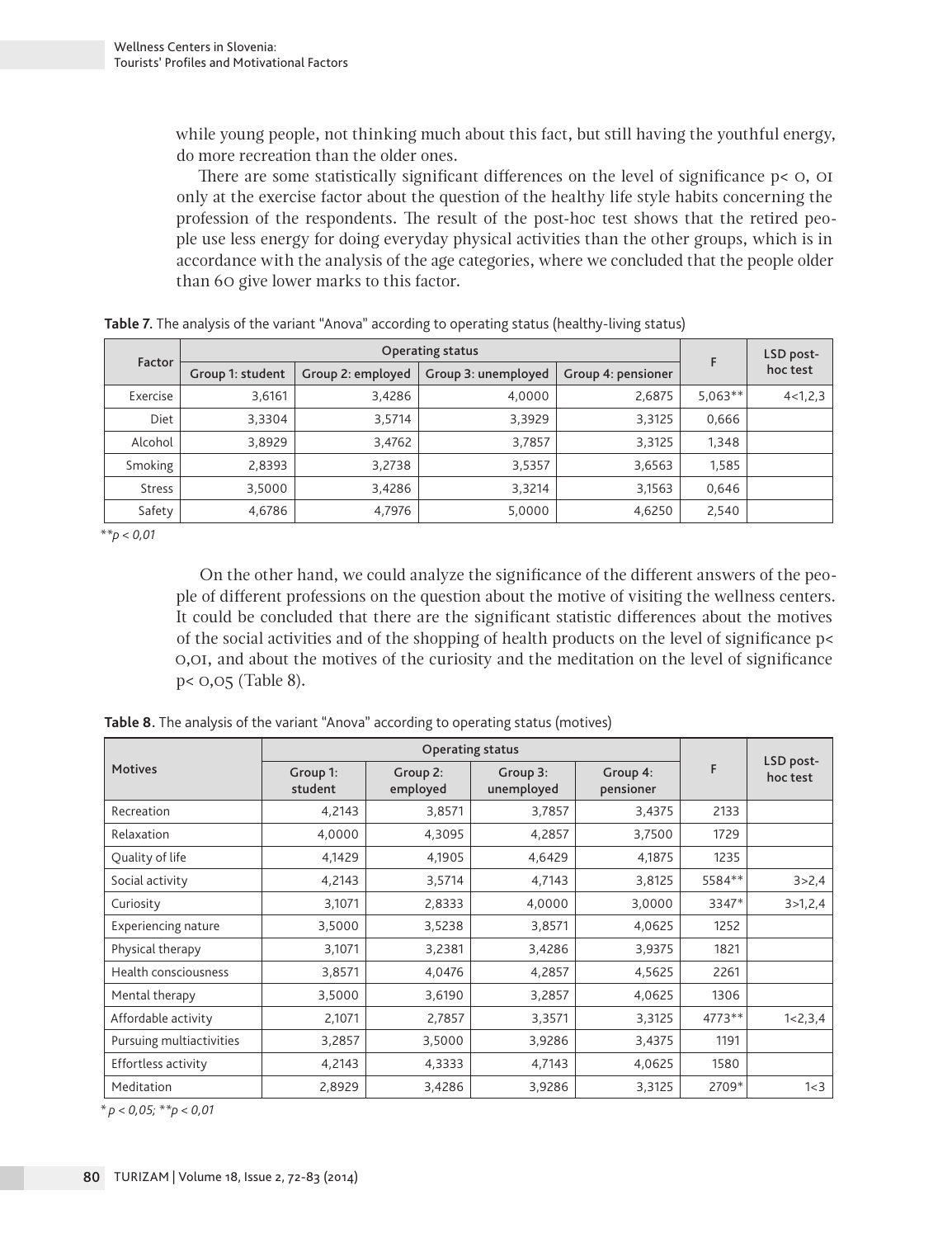The result of the post-hoc test shows that the unemployed people are more motivated than the other groups to come to the wellness centers because of the social activities and the learning new things. On the other hand, students are less interested than the other groups in the shopping of health products and the meditation. Therefore, since the difference in the answers concerning the motive of the mental therapy did not prove as the significant one, and since the meditation did not set apart the group of the business people, we could conclude that the hypothesis 4 is not confirmed.

We can give similar conclusions if we apply this analysis on the different groups of people with the different monthly incomes. And we can see that the people with the lowest incomes (500 $\epsilon$  or less) have the stronger motives for coming to the wellness centers such as the social activities and the learning of the new things, which is more significant than with the people who have higher incomes (Table 9).

| <b>Motives</b>             |                     | F                    | LSD post-                |           |          |
|----------------------------|---------------------|----------------------|--------------------------|-----------|----------|
|                            | Group 1: up to 500€ | Group 2: 501 - 1000€ | Group 3: more than 1000€ |           | hoc test |
| Recreation                 | 4,1351              | 3,7209               | 3,7500                   | 1,884     |          |
| Relaxation                 | 4,2432              | 4,0465               | 4.1000                   | 0,444     |          |
| Quality of life            | 4,2973              | 4,2093               | 4,2000                   | 0,131     |          |
| Social activity            | 4,3784              | 3,8140               | 3,4500                   | $6,218**$ | 1 > 2,3  |
| Curiosity                  | 3,5405              | 2,9302               | 2,6500                   | 4,304*    | 1 > 2,3  |
| <b>Experiencing nature</b> | 3,7838              | 3,5349               | 3,6500                   | 0,492     |          |
| Physical therapy           | 3,4324              | 3,2558               | 3,3500                   | 0,210     |          |
| Health consciousness       | 4,0270              | 4,1163               | 4,2500                   | 0,369     |          |
| Mental therapy             | 3,3784              | 3,8605               | 3,5000                   | 1,913     |          |
| Affordable activity        | 2,6486              | 2,9070               | 2,6500                   | 0,474     |          |
| Pursuing multiactivities   | 3,6486              | 3,5116               | 3,1500                   | 1,497     |          |
| Effortless activity        | 4,2973              | 4,2791               | 4,4000                   | 0,135     |          |
| Meditation                 | 3,3784              | 3,2326               | 3,4500                   | 0,276     |          |

**Table 9.** The analysis of the variant "Anova" according to amount of monthly salaries (motives)

*\* p < 0,05; \*\*p < 0,01*

# **Conclusion**

The wellness tourism can be characterized as an old-new branch of the tourism. It is old because of the inseparable connection to the spa tourism and the ancient origin of the treatments that are used even nowadays, and some of them originated from the BC period. It is new because of the contemporary innovations in the field, as well as the new point of view on the wellness philosophy and the different needs of the modern man.

Besides the inner urge of the wellness tourists, their motivation for coming to a wellness center also depends on the size and on the variety of the offers of the wellness centers, which are a kind of an attraction factor. This research was carried out on the territory of Slovenia that was chosen as a very developed wellness destination with the rich and developed wellness offers.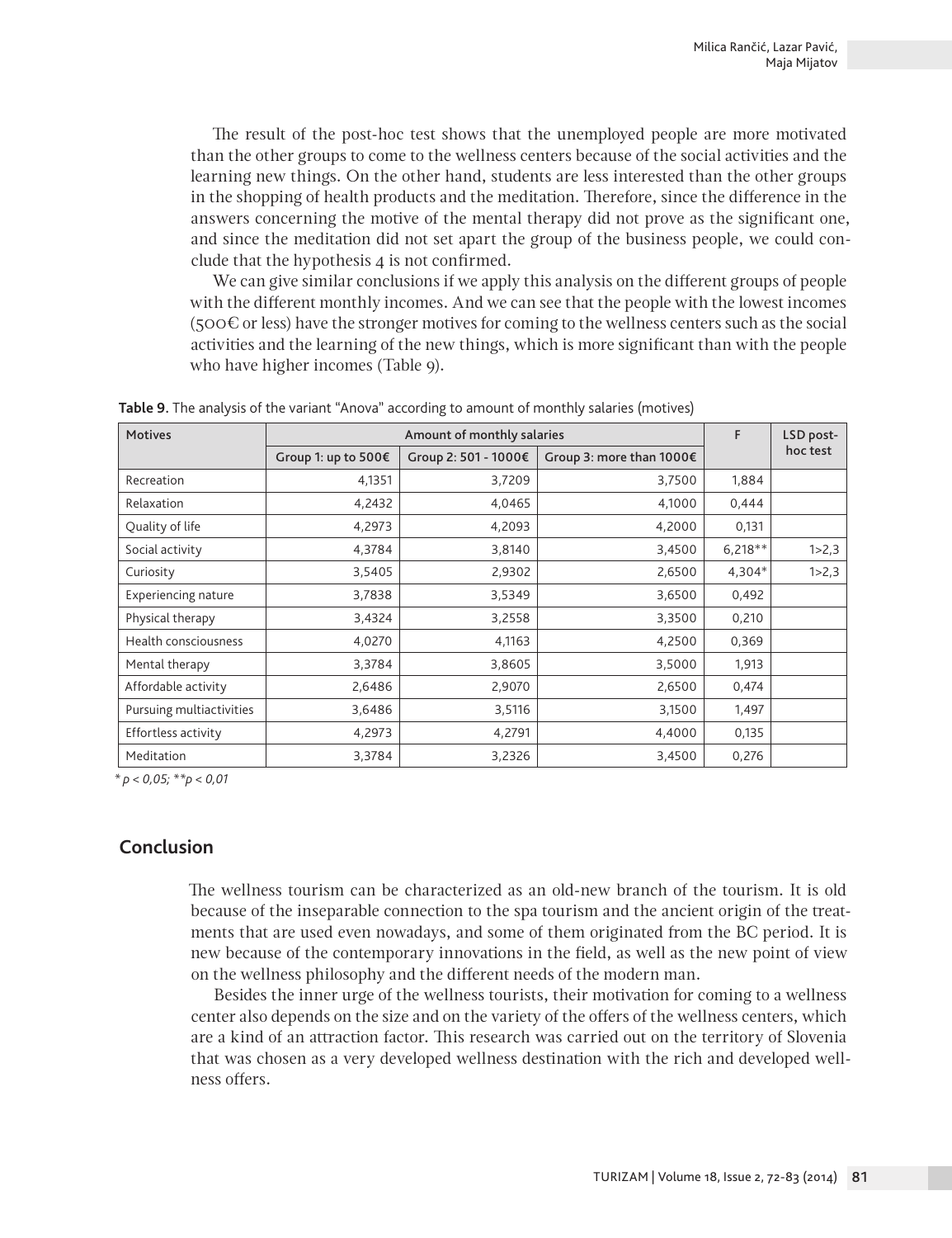The causes of this research are the motives of the wellness users in the chosen hotels in Slovenia, and the starting point for defining this theme is the theory of the tourist motivation. The majority of the authors agree that the tourist motive is actually the combination of the need and the subject of that need, i.e., the inner urge and the outer charm. In addition, when the types of the motives are in question, they can be various: physical, cultural, interpersonal, prestige etc.

Based on the previous researches on the theme of the motivation of the wellness tourists, and based on some logical assumptions (about the territorial and demographic characteristics) at the beginning of this research, four hypotheses were assumed, and only one was not confirmed.

The assumption was that the motives of the users of the wellness centers depended a lot on their life style, i.e. their everyday habits connected to their healthy life. That is why the behavior to their health was established first, and the reasons for coming were established later.

The results of the research show that there are certain differences in the answers of the respondents depending on the groups they belong, such as the sex, the age, the profession, the incomes. Therefore, the motive of the effortless activities (doing nothing) is stronger with the women than with the men, while the recreation motive is the strongest with the younger people, who are 20 or less. In addition, it is proved that the people with the lowest incomes are more motivated with the possibility to socialize and to learn new things than the people with higher incomes are.

When we sum up all these results, we can conclude that the motives for visiting the wellness centers at the hotels in Slovenia are numerous and they depend a lot on the everyday healthy life style of the visitors. In addition, they depend on many other factors connected to the socio-demographic characteristics of the visitors, or on the characteristics of the wellness centers. This information should be used more often in the future researches of this kind because it is very important for discovering the needs of the wellness tourists and for meeting their needs.

# **References**

- Azman, I., Chan, J. (2010). Health and Spa Tourism Business: Tourists' Profiles and Motivational Factors. Internet: www.ttraeuropeconference.com (08.11.2012).
- Ažman Momirski, L., Kladnik, D. (2009). Terraced landscapes in Slovenia. *Acta geographica Slovenica* 49-1. Ljubljana.
- Bansal, H., Eiselt, H. A. (2004). Exploratory research of tourist motivations and planning. *Tourism Management* 25, 387-396.
- Blešić, I., Wallranbestein, K., Dević, M. (2008). Motivation of Novi Sad (Vojvodina, Serbia) visitors out of the tourist season. *Geographica Pannonica* 12-1, Novi Sad.
- Blešić, I., Pivac, T., Stamenković, I., Besermenji, S. (2013). Motives of Visits to Ethno Music Festivals with Regard to Gender and Age Structure of Visitors. *Event Management*, Vol. 17. USA.
- González, A. M., Bello, L. (2002). The construct "lifestyle" in market segmentation. *European Journal of Marketing* 36-1/2, 51-85.